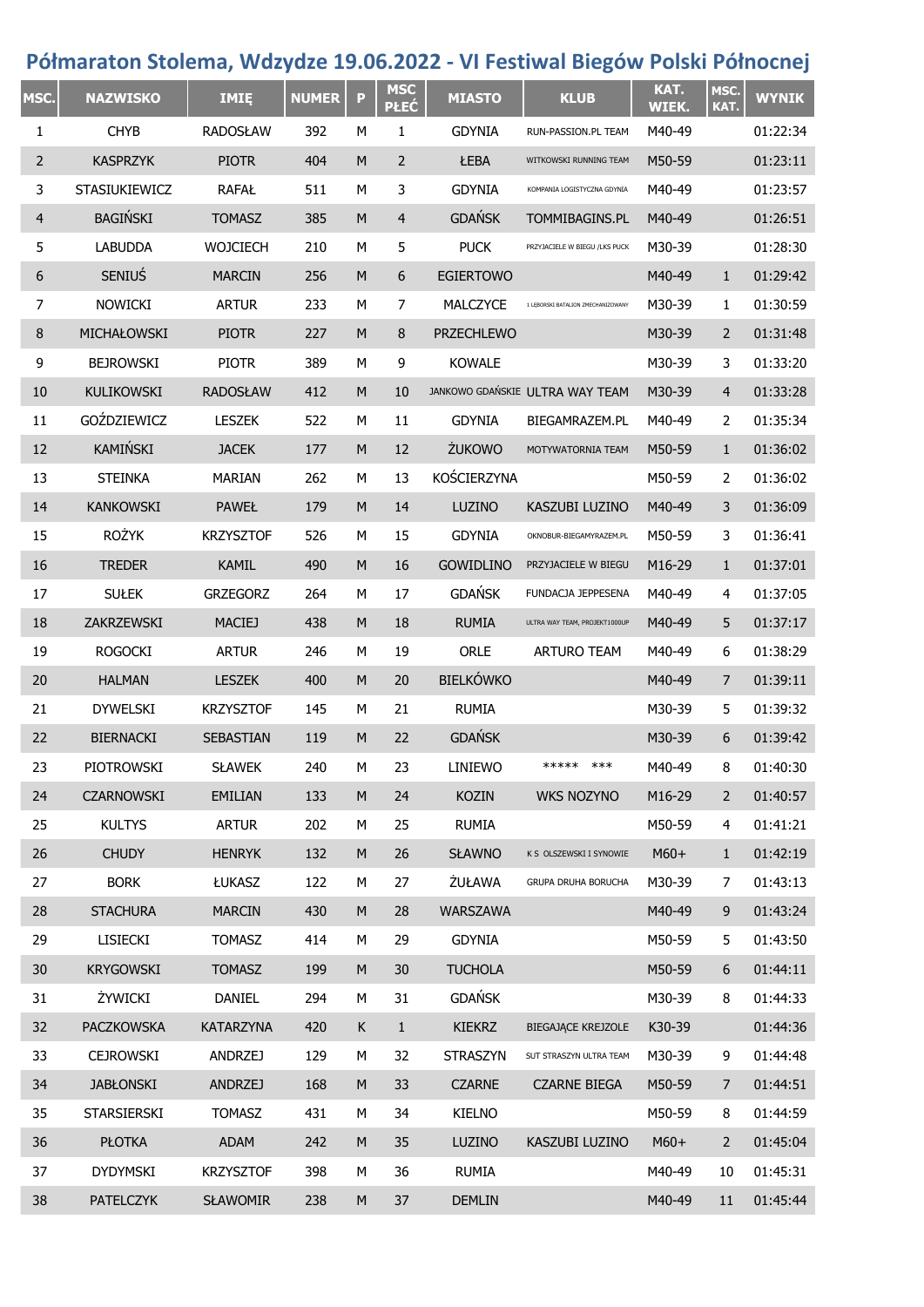| 39     | WOJTOWICZ          | <b>MARCIN</b>    | 284 | М         | 38             | <b>GDYNIA</b>       | <b>BBL BAŁTYK GDYNIA</b>                | M40-49 | 12             | 01:45:48 |
|--------|--------------------|------------------|-----|-----------|----------------|---------------------|-----------------------------------------|--------|----------------|----------|
| 40     | <b>DOCZYK</b>      | <b>ADAM</b>      | 141 | ${\sf M}$ | 39             | <b>NOWA KISZEWA</b> |                                         | M40-49 | 13             | 01:46:12 |
| 41     | LITWIN             | <b>PIOTR</b>     | 215 | М         | 40             | <b>GDAŃSK</b>       | <b>OCEANIC</b>                          | M50-59 | 9              | 01:46:40 |
| 42     | <b>MAŁKOWSKI</b>   | <b>TOMASZ</b>    | 416 | ${\sf M}$ | 41             | <b>GDAŃSK</b>       | <b>GRUPA BIEGOWA 65</b>                 | M50-59 | 10             | 01:47:15 |
| 43     | <b>PACZUŁA</b>     | STANISŁAW        | 235 | М         | 42             | <b>CEWICE</b>       |                                         | M50-59 | 11             | 01:48:04 |
| 44     | <b>BACH</b>        | <b>MACIEJ</b>    | 110 | M         | 43             |                     | PRUSZCZ GDAŃSKI LOTOS RUNNING TEAM      | M30-39 | 10             | 01:48:10 |
| 45     | <b>LABUDA</b>      | <b>MATEUSZ</b>   | 209 | M         | 44             | SIERAKOWICE         |                                         | M30-39 | 11             | 01:48:30 |
| 46     | <b>CZARNOWSKI</b>  | <b>KRZYSZTOF</b> | 134 | M         | 45             | <b>REDA</b>         | <b>INTER DOOR</b>                       | M40-49 | 14             | 01:48:31 |
| 47     | <b>KOŚCIŃSKI</b>   | <b>PATRYK</b>    | 192 | M         | 46             | <b>POZEZDRZE</b>    | AKADEMIA MARYNARKI WOJENNEJ             | M16-29 | 3              | 01:49:21 |
| 48     | <b>LEKSYCKI</b>    | <b>ROBERT</b>    | 413 | M         | 47             | <b>GDYNIA</b>       | AZS UNIWERSYTET GDAŃSKI                 | M50-59 | 12             | 01:49:25 |
| 49     | <b>BUJAK</b>       | <b>MARCIN</b>    | 391 | M         | 48             | GOWINO              |                                         | M40-49 | 15             | 01:49:41 |
| 50     | <b>KWIATKOWSKI</b> | <b>KAJETAN</b>   | 207 | M         | 49             | <b>KOWALE</b>       | KOWALE BIEGAJĄ                          | M40-49 | 16             | 01:49:46 |
| 51     | <b>NOWOPOLSKI</b>  | <b>LESZEK</b>    | 419 | М         | 50             | <b>GDAŃSK</b>       |                                         | M40-49 | 17             | 01:49:47 |
| 52     | <b>KOPROWSKI</b>   | <b>FILIP</b>     | 407 | ${\sf M}$ | 51             | <b>TORUŃ</b>        |                                         | M16-29 | $\overline{4}$ | 01:50:07 |
| 53     | <b>PAPROTA</b>     | <b>MACIEJ</b>    | 421 | М         | 52             | <b>SIERAKOWICE</b>  | KLUB BIEGACZY DŁUGODYSTANSOWYCH         | M40-49 | 18             | 01:50:40 |
| 54     | <b>CZAYKOWSKI</b>  | <b>WOJTEK</b>    | 135 | M         | 53             | <b>GDYNIA</b>       | GRUPA DRUHA BORUCHA & MAMY TO           | M40-49 | 19             | 01:50:52 |
| 55     | <b>BILSKI</b>      | <b>KRZYSZTOF</b> | 390 | M         | 54             | WARSZAWA            |                                         | M30-39 | 12             | 01:51:19 |
| 56     | <b>STENCEL</b>     | <b>RADOSŁAW</b>  | 529 | ${\sf M}$ | 55             | KOŚCIERZYNA         |                                         | M40-49 | 20             | 01:51:45 |
| 57     | <b>KOPEĆ</b>       | <b>IGOR</b>      | 184 | М         | 56             | SOPOT               |                                         | M40-49 | 21             | 01:51:46 |
| 58     | <b>KLEWEK</b>      | <b>ANDRZEJ</b>   | 406 | ${\sf M}$ | 57             | <b>KOWALE</b>       |                                         | M40-49 | 22             | 01:51:47 |
| 59     | KŁODAWSKI          | PRZEMYSLAW       | 180 | М         | 58             | <b>BYTÓW</b>        |                                         | M30-39 | 13             | 01:52:02 |
| 60     | <b>NACZKE</b>      | <b>GRZEGORZ</b>  | 231 | M         | 59             | <b>ŻELISTRZEWO</b>  |                                         | M16-29 | 5              | 01:52:04 |
| 61     | PAŹDZIORA          | <b>HENRYK</b>    | 521 | М         | 60             | MARSZEWSKA GÓRA     |                                         | M50-59 | 13             | 01:52:24 |
| 62     | <b>WRÓBEL</b>      | <b>MARCIN</b>    | 288 | M         | 61             | ZIELKOWICE          |                                         | M30-39 | 14             | 01:52:29 |
| 63     | <b>FRANKOWSKA</b>  | <b>JUSTYNA</b>   | 147 | К         | $\overline{2}$ | <b>KARTUZY</b>      |                                         | K30-39 |                | 01:52:31 |
| 64     | <b>JABŁOŃSKI</b>   | ŁUKASZ           | 169 | ${\sf M}$ | 62             | <b>KARTUZY</b>      |                                         | M40-49 | 23             | 01:52:32 |
| 65     | NIEMIEC            | <b>MAREK</b>     | 232 | ${\sf M}$ | 63             | <b>GDYNIA</b>       |                                         | M50-59 | 14             | 01:52:35 |
| 66     | <b>BUCZYŃSKI</b>   | <b>PIOTR</b>     | 463 | ${\sf M}$ | 64             | <b>JUSZKOWO</b>     | <b>PIOTREX</b>                          | M40-49 | 24             | 01:52:58 |
| 67     | WYSIECKI           | <b>JAN</b>       | 289 | М         | 65             | LUBAŃ               |                                         | M16-29 | 6              | 01:53:04 |
| 68     | OLEJNIK            | ADRIANA          | 234 | К         | $\overline{3}$ | <b>GOWIDLINO</b>    |                                         | K16-29 |                | 01:53:13 |
| 69     | <b>NOGA</b>        | <b>KRZYSZTOF</b> | 524 | М         | 66             | <b>GDAŃSK</b>       | THE NOGAS                               | M50-59 | 15             | 01:54:38 |
| $70\,$ | <b>BAKOWSKA</b>    | <b>GRAŻYNA</b>   | 388 | К         | $\overline{4}$ | ŁAPALICE            |                                         | K40-49 |                | 01:54:47 |
| 71     | GDANIEC            | KAMIL            | 148 | М         | 67             | <b>TCZEW</b>        |                                         | M30-39 | 15             | 01:54:49 |
| 72     | <b>KULGAJUK</b>    | MICHAŁ           | 201 | ${\sf M}$ | 68             |                     | PRUSZCZ GDAŃSKI SUT STRASZYN ULTRA TEAM | M30-39 | 16             | 01:54:51 |
| 73     | KUŚMIEREK          | <b>MARCIN</b>    | 204 | М         | 69             | MIŁOWO              |                                         | M40-49 | 25             | 01:54:56 |
| 74     | MIZIK              | <b>MACIEJ</b>    | 418 | M         | 70             | <b>CHOJNICE</b>     |                                         | M30-39 | 17             | 01:55:31 |
| 75     | <b>BROWARCZYK</b>  | <b>TOMEK</b>     | 125 | М         | 71             | ŁEBIEŃSKA HUTA      |                                         | M40-49 | 26             | 01:55:38 |
| 76     | <b>BORN</b>        | <b>ANDRZEJ</b>   | 457 | ${\sf M}$ | 72             | <b>GDAŃSK</b>       |                                         | $M60+$ | 3              | 01:55:57 |
| 77     | <b>BACH</b>        | <b>TOMASZ</b>    | 109 | М         | 73             |                     | PRUSZCZ GDAŃSKI LOTOS RUNNING TEAM      | M16-29 | 7              | 01:55:57 |
| 78     | <b>SINGER</b>      | <b>MARCIN</b>    | 427 | ${\sf M}$ | 74             | <b>EGIERTOWO</b>    |                                         | M40-49 | 27             | 01:56:02 |
| 79     | <b>KORAL</b>       | <b>MAREK</b>     | 186 | М         | 75             | <b>GDYNIA</b>       |                                         | M40-49 | 28             | 01:56:18 |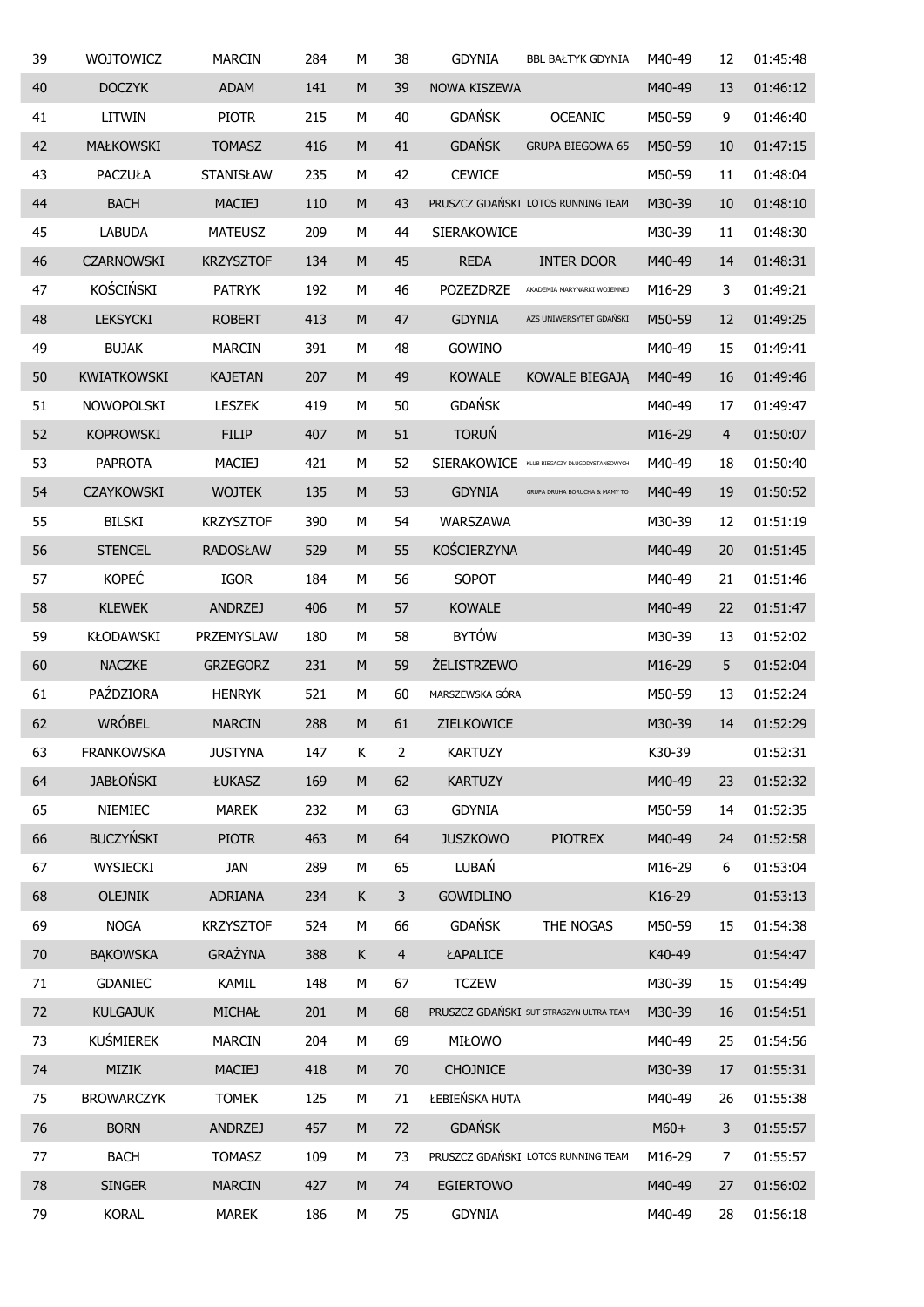| 80  | <b>JASIŃSKI</b>     | <b>STANISŁAW</b>  | 172 | M         | 76             | <b>GDYNIA</b>           |                                                                | M30-39 | 18             | 01:56:41 |
|-----|---------------------|-------------------|-----|-----------|----------------|-------------------------|----------------------------------------------------------------|--------|----------------|----------|
| 81  | <b>BOGUCKI</b>      | ARKADIUSZ         | 120 | M         | 77             | <b>GDANSK</b>           | <b>HOPSASA</b>                                                 | M40-49 | 29             | 01:56:54 |
| 82  | WOZBANOWICZ         | <b>JACEK</b>      | 286 | M         | 78             | <b>STRASZYN</b>         | STRASZYN BIEGA                                                 | M40-49 | 30             | 01:57:13 |
| 83  | <b>JANCZY</b>       | <b>SEBASTIAN</b>  | 402 | M         | 79             | PRUSZCZ GDAŃSKI         |                                                                | M40-49 | 31             | 01:57:22 |
| 84  | <b>HINTZKE</b>      | <b>LESZEK</b>     | 167 | ${\sf M}$ | 80             | LEŚNIEWO                | PRZYJACIELE W BIEGU                                            | M40-49 | 32             | 01:57:36 |
| 85  | <b>GRABIAS</b>      | <b>ALEKSANDRA</b> | 157 | К         | 5              | <b>GDAŃSK</b>           |                                                                | K30-39 |                | 01:57:52 |
| 86  | <b>AZARCZYK</b>     | <b>MACIEJ</b>     | 384 | ${\sf M}$ | 81             | <b>GDANSK</b>           | USTAW SIĘ NA BIEGANIE W GDAŃSKU                                | M40-49 | 33             | 01:57:54 |
| 87  | <b>SINGER</b>       | <b>KRZYSZTOF</b>  | 429 | М         | 82             | POŁĘCZYNO               | DIVERSE EXTREME TEAM                                           | M30-39 | 19             | 01:58:10 |
| 88  | <b>KUCHTA</b>       | <b>IZABELA</b>    | 200 | К         | 6              | <b>RADOMIA</b>          | <b>ŻELAZNE DAMY</b>                                            | K40-49 | $\mathbf{1}$   | 01:58:11 |
| 89  | <b>SKWIOT</b>       | STANISŁAW         | 260 | М         | 83             | <b>GDAŃSK</b>           | <b>TAKA RYBA</b>                                               | M50-59 | 16             | 01:58:23 |
| 90  | <b>ROKITA</b>       | <b>MARIUSZ</b>    | 247 | ${\sf M}$ | 84             | <b>GDYNIA</b>           | <b>ROCKYRUN</b>                                                | M40-49 | 34             | 01:58:39 |
| 91  | <b>KITOWSKI</b>     | <b>KRZYSZTOF</b>  | 405 | М         | 85             | PRUSZCZ GDAŃSKI         | <b>U-LONG 2022</b>                                             | M40-49 | 35             | 01:58:53 |
| 92  | <b>KŁUNDUKOWSKA</b> | <b>PAULINA</b>    | 182 | K         | $\overline{7}$ | <b>TARNÓWKA</b>         |                                                                | K30-39 | $\mathbf{1}$   | 01:58:55 |
| 93  | <b>MARCHEL</b>      | <b>LUKASZ</b>     | 223 | М         | 86             | PIŁA                    | PIŁA                                                           | M40-49 | 36             | 01:58:58 |
| 94  | ZDROJEWSKA          | <b>KATARZYNA</b>  | 292 | К         | 8              | <b>GDAŃSK PRZYMORZE</b> |                                                                | K30-39 | 2              | 01:59:02 |
| 95  | <b>TRAWCZYŃSKA</b>  | <b>EWELINA</b>    | 273 | К         | 9              | ŁÓDŹ                    |                                                                | K40-49 | 2              | 01:59:18 |
| 96  | SIENKIEWICZ         | <b>WOJCIECH</b>   | 257 | ${\sf M}$ | 87             | ŁÓDŹ                    | <b>ORANGE POLSKA</b>                                           | M40-49 | 37             | 01:59:19 |
| 97  | <b>BRZESKA</b>      | <b>JAGODA</b>     | 126 | К         | 10             | <b>KARTUZY</b>          | FORMA FITNESS CLUB KARTUZY                                     | K30-39 | 3              | 01:59:31 |
| 98  | <b>DEYK</b>         | <b>PAULINA</b>    | 396 | K         | $11\,$         | <b>KARTUZY</b>          |                                                                | K16-29 | $1\,$          | 01:59:53 |
| 99  | <b>MARASZEK</b>     | <b>MIREK</b>      | 221 | М         | 88             | <b>SUSZ</b>             | ROZBIEGANY SUSZ                                                | M40-49 | 38             | 02:00:02 |
| 100 | <b>WNUK</b>         | <b>STANISŁAW</b>  | 283 | ${\sf M}$ | 89             | <b>WIELKI KLINCZ</b>    |                                                                | $M60+$ | $\overline{4}$ | 02:00:06 |
| 101 | <b>RYBKA</b>        | <b>GRZEGORZ</b>   | 251 | M         | 90             | <b>RUMIA</b>            |                                                                | M40-49 | 39             | 02:00:26 |
| 102 | <b>GIDZIŃSKA</b>    | <b>LARYSA</b>     | 150 | К         | 12             | <b>GDAŃSK</b>           | BENEFIT SYSTEMS OFF-ROAD RUNNERS                               | K30-39 | 4              | 02:00:32 |
| 103 | <b>MAJCHRZAK</b>    | <b>OSKAR</b>      | 219 | М         | 91             | <b>GDAŃSK</b>           |                                                                | M30-39 | 20             | 02:00:33 |
| 104 | <b>GROBELNY</b>     | <b>TOMASZ</b>     | 160 | M         | 92             |                         | STAROGARD GDAŃSKI STAROGARDZKI KLUB LEKKOATLETYCZNY FILIPPIDES | M40-49 | 40             | 02:00:38 |
| 105 | <b>PUŁAWSKI</b>     | KAZIMIERZ         | 244 | M         | 93             | ŁYSE                    |                                                                | M50-59 | 17             | 02:00:48 |
| 106 | MIĄCZYŃSKA          | <b>JUSTYNA</b>    | 226 | К         | 13             | <b>GDAŃSK</b>           | USTAW SIĘ NA BIEGANIE W GDAŃSKU                                | K30-39 | 5              | 02:01:03 |
| 107 | MIELCZARSKI         | <b>BARTOSZ</b>    | 228 | М         | 94             | WARSZAWA                |                                                                | M30-39 | 21             | 02:01:07 |
| 108 | <b>KANKOWSKA</b>    | <b>JUSTYNA</b>    | 173 | К         | 14             | LUZINO                  | KASZUBI LUZINO                                                 | K40-49 | 3              | 02:01:08 |
| 109 | <b>KWIATKOWSKA</b>  | <b>RENATA</b>     | 206 | Κ         | 15             |                         | OŻARÓW MAZOWIECKI KB OŻARÓW MAZOWIECKI BIEGA                   | K50-59 | 1              | 02:01:16 |
| 110 | ŻYTKO               | <b>PAWEŁ</b>      | 486 | ${\sf M}$ | 95             | <b>WIELKI KLINCZ</b>    |                                                                | M16-29 | 8              | 02:01:41 |
| 111 | <b>STEINKA</b>      | <b>JUSTYNA</b>    | 263 | К         | 16             | ŁĘGOWO                  | <b>TAPFLO TEAM</b>                                             | K30-39 | 6              | 02:01:42 |
| 112 | <b>WOLSKI</b>       | <b>JAROSŁAW</b>   | 285 | $\sf M$   | 96             | <b>TCZEW</b>            | <b>BIEGAJĄCY TCZEW</b>                                         | M40-49 | 41             | 02:01:50 |
| 113 | <b>KWAŚNIK</b>      | <b>JAN</b>        | 205 | М         | 97             | <b>GDAŃSK</b>           | <b>FIGHTING RUNNERS</b>                                        | M30-39 | 22             | 02:02:04 |
| 114 | <b>TOCHA</b>        | ZBIGNIEW          | 270 | ${\sf M}$ | 98             | <b>SKÓRCZ</b>           | AKTYWNI KOCIEWIACY                                             | $M60+$ | 5              | 02:02:16 |
| 115 | ŁOSIŃSKI            | <b>DAMIAN</b>     | 217 | М         | 99             | <b>GDAŃSK</b>           | LOTOS RUNNING TEAM                                             | M30-39 | 23             | 02:02:28 |
| 116 | <b>ROKITA</b>       | <b>MAJA</b>       | 422 | К         | 17             | <b>GDYNIA</b>           |                                                                | K16-29 | $\overline{2}$ | 02:02:35 |
| 117 | <b>BULMAN</b>       | <b>PATRYK</b>     | 127 | М         | 100            | <b>BUKOWINA</b>         |                                                                | M30-39 | 24             | 02:02:42 |
| 118 | <b>DAMPS</b>        | <b>KATARZYNA</b>  | 523 | К         | 18             | PRZYJAŹŃ                |                                                                | K40-49 | $\overline{4}$ | 02:03:06 |
| 119 | SZCZYKUTOWICZ       | <b>TOMASZ</b>     | 265 | М         | 101            | <b>GDAŃSK</b>           | GDAŃSKI BIEGACZ / SZALONY GDAŃSK BIEGA                         | M30-39 | 25             | 02:04:19 |
| 120 | <b>DERING</b>       | <b>MARCIN</b>     | 138 | ${\sf M}$ | 102            | <b>DEMLIN</b>           |                                                                | M30-39 | 26             | 02:04:29 |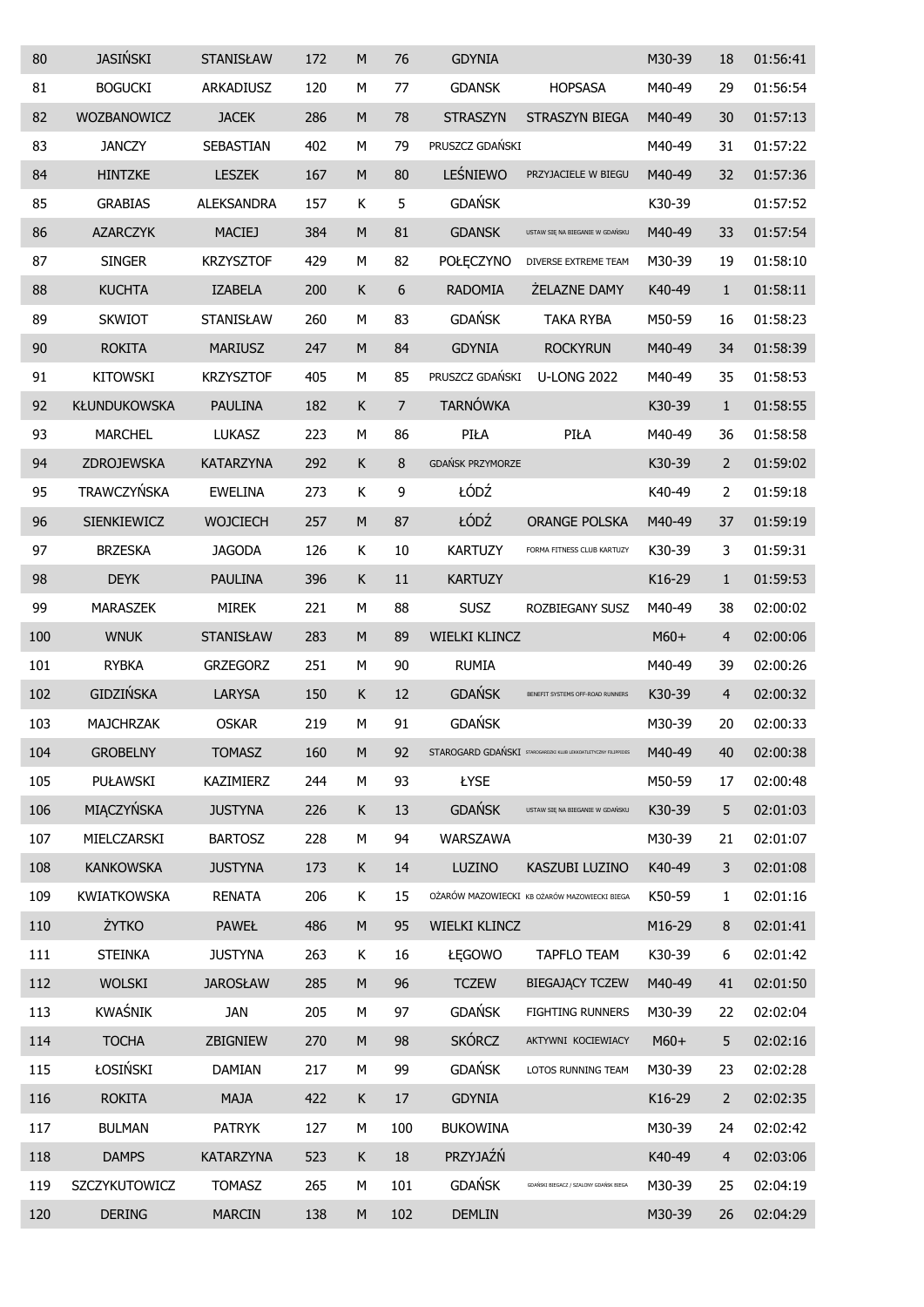| 121 | TUSZKIEWICZ           | <b>STANISLAW</b>  | 468 | М           | 103 | RACIĄŻ             |                                                              | M40-49 | 42             | 02:04:55 |
|-----|-----------------------|-------------------|-----|-------------|-----|--------------------|--------------------------------------------------------------|--------|----------------|----------|
| 122 | <b>GRZECHULSKI</b>    | <b>PIOTR</b>      | 163 | M           | 104 |                    | NOWY DWÓR WEJHEROWSKI MORSKA JEDNOSTKA RAKIETOWA SIEMIROWICE | M40-49 | 43             | 02:05:10 |
| 123 | <b>RUTKOWSKI</b>      | SEBASTIAN         | 250 | М           | 105 |                    | <b>GRONOWO GÓRNE SUT STRASZYN ULTRA TEAM</b>                 | M40-49 | 44             | 02:05:54 |
| 124 | <b>KOSTUCH</b>        | <b>JAN</b>        | 450 | M           | 106 | <b>GARCZ</b>       | FORMA FITNESS CLUB KARTUZY                                   | $M60+$ | 6              | 02:06:07 |
| 125 | <b>STACHEWICZ</b>     | <b>DARIUSZ</b>    | 261 | М           | 107 | <b>GDAŃSK</b>      |                                                              | M50-59 | 18             | 02:06:37 |
| 126 | <b>KOZIOŁKIEWICZ</b>  | ŁUKASZ            | 194 | M           | 108 | <b>MIRSK</b>       | MISJONARZE KLARETYNI C.M.F.                                  | M40-49 | 45             | 02:07:23 |
| 127 | <b>LIHS</b>           | <b>TADEUSZ</b>    | 214 | М           | 109 | ŁÓDŹ               | MISJONARZE KLARETYNI CMF.                                    | M50-59 | 19             | 02:07:23 |
| 128 | <b>GŁODOWSKI</b>      | MICHAŁ            | 154 | M           | 110 | <b>TCZEW</b>       |                                                              | M40-49 | 46             | 02:08:07 |
| 129 | ZIEMIANIN             | <b>PRZEMEK</b>    | 525 | M           | 111 | <b>GDYNIA</b>      |                                                              | M30-39 | 27             | 02:08:54 |
| 130 | KAMIŃSKI              | <b>BARTOSZ</b>    | 176 | M           | 112 | <b>RUMIA</b>       | <b>VEGE RUNNER</b>                                           | M16-29 | 9              | 02:09:02 |
| 131 | <b>HINCKA</b>         | <b>MARZENA</b>    | 166 | Κ           | 19  | <b>GNIEŻDŻEWO</b>  | PRZYJACIELE W BIEGU/BRW WŁADYSŁAWOWO                         | K30-39 | 7              | 02:09:02 |
| 132 | LEWAŃCZYK             | <b>MARCIN</b>     | 212 | M           | 113 | <b>STĘŻYCA</b>     | METROŻERCY                                                   | M30-39 | 28             | 02:09:02 |
| 133 | RÓŻYŃSKI              | <b>JACEK</b>      | 248 | М           | 114 | <b>GDAŃSK</b>      |                                                              | M30-39 | 29             | 02:09:16 |
| 134 | KURZAWIŃSKA-JABŁONSKA | <b>KASIA</b>      | 203 | K           | 20  | <b>CZARNE</b>      | <b>CZARNE BIEGA</b>                                          | K50-59 | 2              | 02:09:31 |
| 135 | <b>GŁADYKOWSKI</b>    | <b>TOMASZ</b>     | 153 | М           | 115 | <b>RUMIA</b>       |                                                              | M50-59 | 20             | 02:09:31 |
| 136 | <b>WYSZYNSKI</b>      | <b>MIREK</b>      | 291 | M           | 116 | WIŚNIEWO           |                                                              | M50-59 | 21             | 02:09:48 |
| 137 | <b>DETTLAFF</b>       | <b>SŁAWOMIR</b>   | 139 | М           | 117 | <b>GOWINO</b>      |                                                              | M40-49 | 47             | 02:09:49 |
| 138 | <b>KACZMAREK</b>      | <b>ALEKSANDRA</b> | 174 | К           | 21  | CHWASZCZYNO        | <b>CROSSELITE</b>                                            | K40-49 | 5              | 02:09:58 |
| 139 | KOSZAROWSKI           | <b>JAROSŁAW</b>   | 191 | М           | 118 |                    | PRUSZCZ GDAŃSKI PRUSZCZ BIEGA / STRASZYN BIEGA / SUT         | M40-49 | 48             | 02:10:40 |
| 140 | SAŁUSTOWICZ           | <b>PATRYCJA</b>   | 253 | К           | 22  | <b>LUBLIN</b>      | #NOLIMITS                                                    | K40-49 | 6              | 02:10:40 |
| 141 | <b>ROSOCHACKI</b>     | <b>JAKUB</b>      | 460 | М           | 119 | <b>DAMNICA</b>     | <b>JAGA TEAM</b>                                             | M30-39 | 30             | 02:11:08 |
| 142 | <b>DABROWSKI</b>      | <b>KRZYSZTOF</b>  | 137 | M           | 120 | <b>GDAŃSK</b>      | TKD TRENER KRZYSZTOF DĄBROWSKI                               | M30-39 | 31             | 02:11:08 |
| 143 | <b>KOWALCZYK</b>      | <b>JUREK</b>      | 408 | М           | 121 | <b>GDAŃSK</b>      |                                                              | M50-59 | 22             | 02:11:12 |
| 144 | <b>TUREK</b>          | <b>MACIEJ</b>     | 528 | M           | 122 | <b>RUMIA</b>       |                                                              | M30-39 | 32             | 02:11:18 |
| 145 | <b>DYDYMSKA</b>       | <b>MONIKA</b>     | 397 | Κ           | 23  | <b>RUMIA</b>       |                                                              | K40-49 | $\overline{7}$ | 02:11:22 |
| 146 | <b>WRÓBEL</b>         | <b>NATALIA</b>    | 287 | $\mathsf K$ | 24  | ZIELKOWICE         |                                                              | K30-39 | 8              | 02:11:28 |
| 147 | <b>URBAN</b>          | <b>EWELINA</b>    | 276 | Κ           | 25  |                    | DEBNICA KASZUBSKA ANANASY Z 3 FAL                            | K30-39 | 9              | 02:12:36 |
| 148 | <b>BURMAN</b>         | <b>TOMASZ</b>     | 128 | M           | 123 | <b>SŁUPSK</b>      | ANANASY Z 3 FAL                                              | M30-39 | 33             | 02:12:36 |
| 149 | <b>DALKE</b>          | <b>JOWITA</b>     | 395 | Κ           | 26  | <b>GDAŃSK</b>      |                                                              | K30-39 | 10             | 02:13:02 |
| 150 | <b>JANIK</b>          | <b>ROMAN</b>      | 170 | M           | 124 | <b>KWIDZYN</b>     | <b>KWIDZYN BIEGA</b>                                         | $M60+$ | $\overline{7}$ | 02:13:42 |
| 151 | SZYMANKIEWICZ         | KALINA            | 268 | Κ           | 27  | <b>GDYNIA</b>      |                                                              | K50-59 | 3              | 02:13:48 |
| 152 | <b>GŁADKOWSKI</b>     | <b>GRZEGORZ</b>   | 152 | M           | 125 | GOWINO             | BIGYELLOWFOOT ADVENTUTE TEAM                                 | M30-39 | 34             | 02:13:52 |
| 153 | <b>TOŁODZIECKI</b>    | <b>MARCIN</b>     | 272 | М           | 126 | <b>ŻELISTRZEWO</b> | <b>BYLEDOMETY</b>                                            | M40-49 | 49             | 02:14:36 |
| 154 | <b>KORDECKI</b>       | <b>ROBERT</b>     | 187 | M           | 127 |                    | WIELKI KLINCZ MARATOŃCZYK WIELKI KLINCZ                      | M16-29 | 10             | 02:14:39 |
| 155 | <b>WENDT</b>          | <b>KAROL</b>      | 279 | M           | 128 | LUZINO             |                                                              | M30-39 | 35             | 02:14:58 |
| 156 | MICHNOWICZ            | <b>PIOTR</b>      | 467 | ${\sf M}$   | 129 | <b>GDAŃSK</b>      |                                                              | M50-59 | 23             | 02:16:12 |
| 157 | <b>KANKOWSKA</b>      | <b>DOMINIKA</b>   | 142 | Κ           | 28  | LUZINO             | KASZUBI LUZINO                                               | K16-29 | 3              | 02:16:19 |
| 158 | <b>BELA</b>           | <b>MIRKA</b>      | 117 | K           | 29  | <b>KOLONIA</b>     | PRZYJACIELE W BIEGU                                          | K50-59 | $\overline{4}$ | 02:16:36 |
| 159 | <b>GOŁUŃSKI</b>       | <b>DAMIAN</b>     | 399 | М           | 130 | SKOCZKOWO          |                                                              | M16-29 | 11             | 02:17:27 |
| 160 | <b>KORPAS</b>         | <b>EWA</b>        | 188 | K           | 30  |                    | PRUSZCZ GDAŃSKI KUNDY PORTOWE                                | K40-49 | 8              | 02:17:56 |
| 161 | <b>UJMA</b>           | <b>RADOSŁAW</b>   | 275 | М           | 131 | BRODNICA GÓRNA     |                                                              | M40-49 | 50             | 02:17:57 |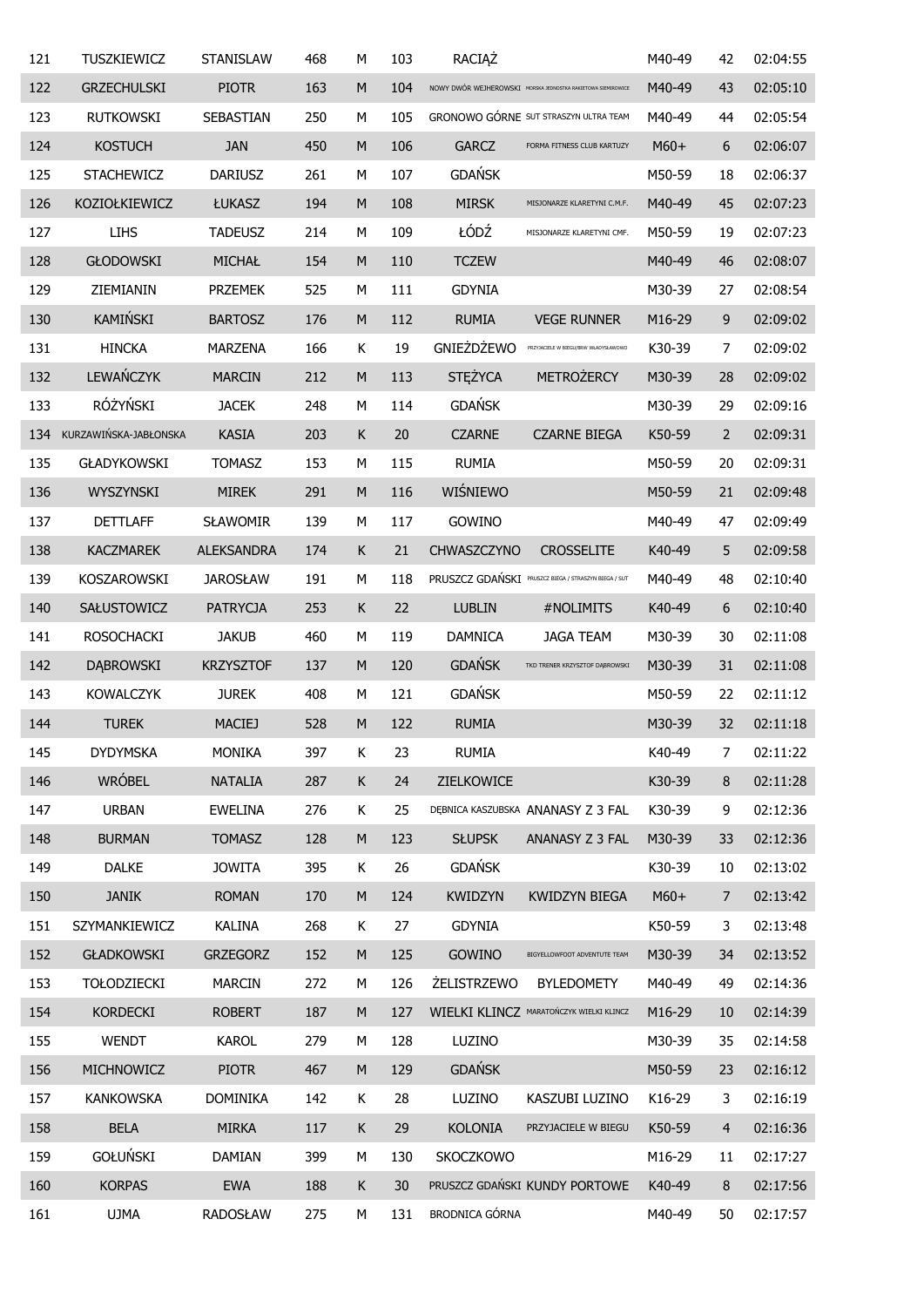| 162 | <b>KOZACZKA</b>    | <b>MACIEJ</b>     | 409 | M         | 132 | <b>KATOWICE</b>    |                                              | M40-49 | 51           | 02:17:59 |
|-----|--------------------|-------------------|-----|-----------|-----|--------------------|----------------------------------------------|--------|--------------|----------|
| 163 | <b>RYCHERT</b>     | <b>ANNA</b>       | 252 | К         | 31  | GOWINO             | KASZUBI LUZINO                               | K30-39 | 11           | 02:18:41 |
| 164 | <b>SZOPA</b>       | <b>MAREK</b>      | 267 | ${\sf M}$ | 133 | <b>GDYNIA</b>      | <b>RUNEDA</b>                                | M40-49 | 52           | 02:19:06 |
| 165 | <b>MIOTK</b>       | <b>KLAUDIA</b>    | 466 | К         | 32  | <b>KARTUZY</b>     | FORMA FITNESS CLUB KARTUZY                   | K16-29 | 4            | 02:19:24 |
| 166 | <b>GRODECKI</b>    | <b>ANDRZEJ</b>    | 162 | ${\sf M}$ | 134 | LUBAŃ              |                                              | M50-59 | 24           | 02:19:29 |
| 167 | <b>DŁUŻEWSKA</b>   | <b>JOLANTA</b>    | 140 | К         | 33  | <b>STRASZYN</b>    |                                              | K40-49 | 9            | 02:20:19 |
| 168 | <b>BARTON</b>      | <b>KRYSTYNA</b>   | 115 | К         | 34  | <b>PRZECHLEWO</b>  | PRZECHLEWO                                   | $K60+$ | $\mathbf{1}$ | 02:21:04 |
| 169 | <b>HINC</b>        | <b>WALDEMAR</b>   | 447 | М         | 135 |                    | PRZECHLEWO ZACISZE PRZECHLEWO                | M50-59 | 25           | 02:21:05 |
| 170 | SZYNSZECKI         | <b>ZENON</b>      | 269 | ${\sf M}$ | 136 | <b>BANINO</b>      |                                              | M40-49 | 53           | 02:21:09 |
| 171 | POLAŃSKI           | <b>JERZY</b>      | 243 | М         | 137 |                    | KIEŁPINO KARTUSKIE FANTOM KARTUZY            | M40-49 | 54           | 02:21:09 |
| 172 | MATEJCZYK-WALETKO  | <b>DOROTA</b>     | 225 | К         | 35  | <b>GDYNIA</b>      | MAMYTO/VRC                                   | K40-49 | 10           | 02:21:14 |
| 173 | AUGUSTYNIAK        | MIROSŁAWA         | 108 | Κ         | 36  | <b>GDYNIA</b>      | MAMY TO / ZWINNI                             | K40-49 | 11           | 02:21:14 |
| 174 | MIKOŁAJCZYK        | <b>KATARZYNA</b>  | 229 | К         | 37  | <b>GDYNIA</b>      | <b>MAMY TO</b>                               | K40-49 | 12           | 02:21:14 |
| 175 | KALIŃSKI           | <b>RAFAŁ</b>      | 175 | М         | 138 | <b>GDYNIA</b>      |                                              | M40-49 | 55           | 02:22:07 |
| 176 | <b>HEJKA</b>       | <b>WŁADEK</b>     | 164 | ${\sf M}$ | 139 | <b>KARTUZY</b>     | AKADEMIA BIEGOWA KARTUZY                     | M40-49 | 56           | 02:23:01 |
| 177 | ŁOPUCHIN           | <b>EWA</b>        | 415 | К         | 38  | <b>GDAŃSK</b>      |                                              | K40-49 | 13           | 02:23:44 |
| 178 | <b>WYSOCKI</b>     | <b>TOMASZ</b>     | 437 | M         | 140 | <b>OTOMINO</b>     | WARBUD RUNNING TEAM                          | M40-49 | 57           | 02:23:45 |
| 179 | <b>WYSOCKA</b>     | MAGDALENA         | 436 | К         | 39  | <b>OTOMINO</b>     |                                              | K40-49 | 14           | 02:23:45 |
| 180 | ZBOROWSKI          | ARKADIUSZ         | 439 | ${\sf M}$ | 141 | <b>RUMIA</b>       | <b>REWA 12.15</b>                            | $M60+$ | 8            | 02:23:47 |
| 181 | <b>SKURTYS</b>     | <b>CEZARY</b>     | 259 | М         | 142 | <b>REDA</b>        | <b>MARDY BUM</b>                             | M40-49 | 58           | 02:24:29 |
| 182 | <b>WYSOCKI</b>     | <b>DARIUSZ</b>    | 290 | M         | 143 | <b>TORUŃ</b>       | CENTRUM SZKOLENIA WOJSK OBRONY TERYTORIALNEJ | M30-39 | 36           | 02:24:42 |
| 183 | <b>KŁOSOWSKA</b>   | <b>EWA</b>        | 181 | К         | 40  | <b>GDAŃSK</b>      |                                              | K40-49 | 15           | 02:24:44 |
| 184 | <b>GRABOWSKA</b>   | <b>DAGMARA</b>    | 159 | К         | 41  | <b>JUSZKOWO</b>    | STRASZYN BIEGA                               | K40-49 | 16           | 02:25:09 |
| 185 | <b>MASŁOWSKA</b>   | <b>ALEKSANDRA</b> | 224 | K         | 42  | <b>KWIDZYN</b>     |                                              | K30-39 | 12           | 02:25:15 |
| 186 | <b>KRAWIECKA</b>   | <b>KLAUDIA</b>    | 196 | К         | 43  | SOMONINO           | AKADEMIA BIEGOWA KARTUZY                     | K16-29 | 5            | 02:25:55 |
| 187 | <b>BARANOWSKI</b>  | <b>GRZEGORZ</b>   | 114 | M         | 144 | <b>RUMIA</b>       |                                              | M40-49 | 59           | 02:26:57 |
| 188 | <b>GRODECKI</b>    | <b>JAN</b>        | 455 | ${\sf M}$ | 145 | PRUSZCZ GDAŃSKI    |                                              | M40-49 | 60           | 02:28:10 |
| 189 | <b>TOŁODZIECKA</b> | AGNIESZKA         | 271 | К         | 44  | <b>ŻELISTRZEWO</b> | <b>BYLEDOMETY</b>                            | K40-49 | 17           | 02:28:37 |
| 190 | <b>BEMBNISTA</b>   | <b>ALEKSANDRA</b> | 118 | К         | 45  | <b>GDAŃSK</b>      |                                              | K40-49 | 18           | 02:29:22 |
| 191 | <b>BEDNAREK</b>    | MICHAŁ            | 116 | М         | 146 | <b>TCZEW</b>       | <b>CROSSEITE</b>                             | M40-49 | 61           | 02:30:18 |
| 192 | CHOLEWIŃSKI        | <b>WOJCIECH</b>   | 131 | ${\sf M}$ | 147 | MUROWANA GOŚLINA   | <b>HERNIK TEAM</b>                           | M50-59 | 26           | 02:30:42 |
| 193 | CHOLEWIŃSKA        | <b>LONGINA</b>    | 130 | К         | 46  | MUROWANA GOŚLINA   | <b>HERNIK TEAM</b>                           | K50-59 | 5            | 02:30:42 |
| 194 | <b>HERRMANN</b>    | <b>EWA</b>        | 165 | К         | 47  | <b>BOJANO</b>      | <b>BOJANO BIEGA</b>                          | K30-39 | 13           | 02:30:57 |
| 195 | <b>GRABOWSKA</b>   | MAGDALENA         | 158 | К         | 48  |                    | PRUSZCZ GDAŃSKI STRASZYN BIEGA               | K40-49 | 19           | 02:31:23 |
| 196 | <b>DWORAK</b>      | <b>WOJCIECH</b>   | 144 | ${\sf M}$ | 148 |                    | PRUSZCZ GDAŃSKI STRASZYN ULTRA TEAM          | M40-49 | 62           | 02:31:23 |
| 197 | JANISZ KOZIKOWSKA  | <b>JOANNA</b>     | 171 | К         | 49  | <b>JUSZKOWO</b>    | STRASZYN BIEGA                               | K40-49 | 20           | 02:31:23 |
| 198 | <b>GRODECKA</b>    | AGNIESZKA         | 454 | К         | 50  | PRUSZCZ GDAŃSKI    |                                              | K40-49 | 21           | 02:32:24 |
| 199 | CZYSCIECKI         | <b>WOJCIECH</b>   | 394 | М         | 149 | <b>BAKOWO</b>      |                                              | M40-49 | 63           | 02:32:24 |
| 200 | <b>KOPROWSKI</b>   | <b>MARCIN</b>     | 185 | M         | 150 | <b>TORUŃ</b>       | KM UMK TORUŃ                                 | M40-49 | 64           | 02:32:55 |
| 201 | <b>GONTARZ</b>     | <b>RAFAŁ</b>      | 155 | М         | 151 | KOŚCIERZYNA        | POZYTYWNA ENDORFINA KOŚCIERZYNA              | M40-49 | 65           | 02:35:08 |
| 202 | <b>GOSTKOWSKA</b>  | <b>ALICJA</b>     | 156 | К         | 51  | KOŚCIERZYNA        | REGATTA SPORT KOŚCIERZYNA                    | K40-49 | 22           | 02:35:08 |